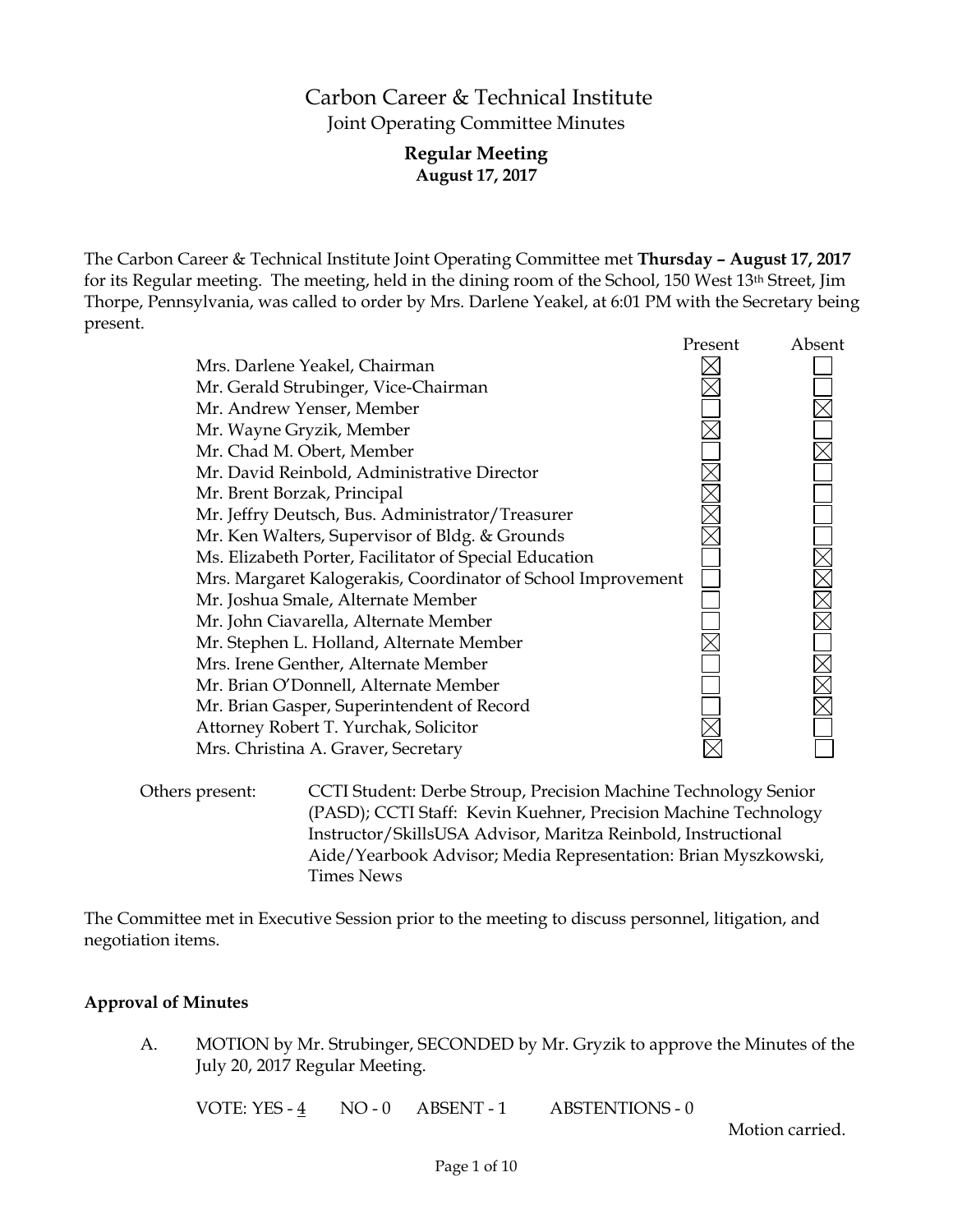## **Courtesy of the Floor to Visitors**

NONE

# **Approval of Treasurer's Reports (June & July 2017)**

MOTION by Mr. Gryzik, SECONDED by Mr. Strubinger that the following motions be approved:

- A. to approve the Treasurer's Report for June 2017 showing a final balance of \$5,614,782.75 in the General Fund, and \$48,910.15 in the Student Activities Account.
- B. to approve the Treasurer's Report for July 2017 showing a final balance of \$5,867,201.00 in the General Fund, and \$49,210.44 in the Student Activities Account.

ROLL CALL VOTE:  $Y$ es No Absent Abstain  $\times$ Mr. Strubinger - Jim Thorpe Mr. Holland - Lehighton Mr. Gryzik - Panther Valley Mr. Obert - Weatherly Mrs. Yeakel - Palmerton Motions carried.

# **Approval of Payment of Bills**

A. MOTION by Mr. Gryzik, SECONDED by Mr. Strubinger to approve Payment of Bills - General Fund and Other Accounts.

ROLL CALL VOTE:  $Y$ es No Absent Abstain Mr. Strubinger - Jim Thorpe Mr. Holland - Lehighton Mr. Gryzik - Panther Valley Mr. Obert - Weatherly Mrs. Yeakel - Palmerton Motion carried.

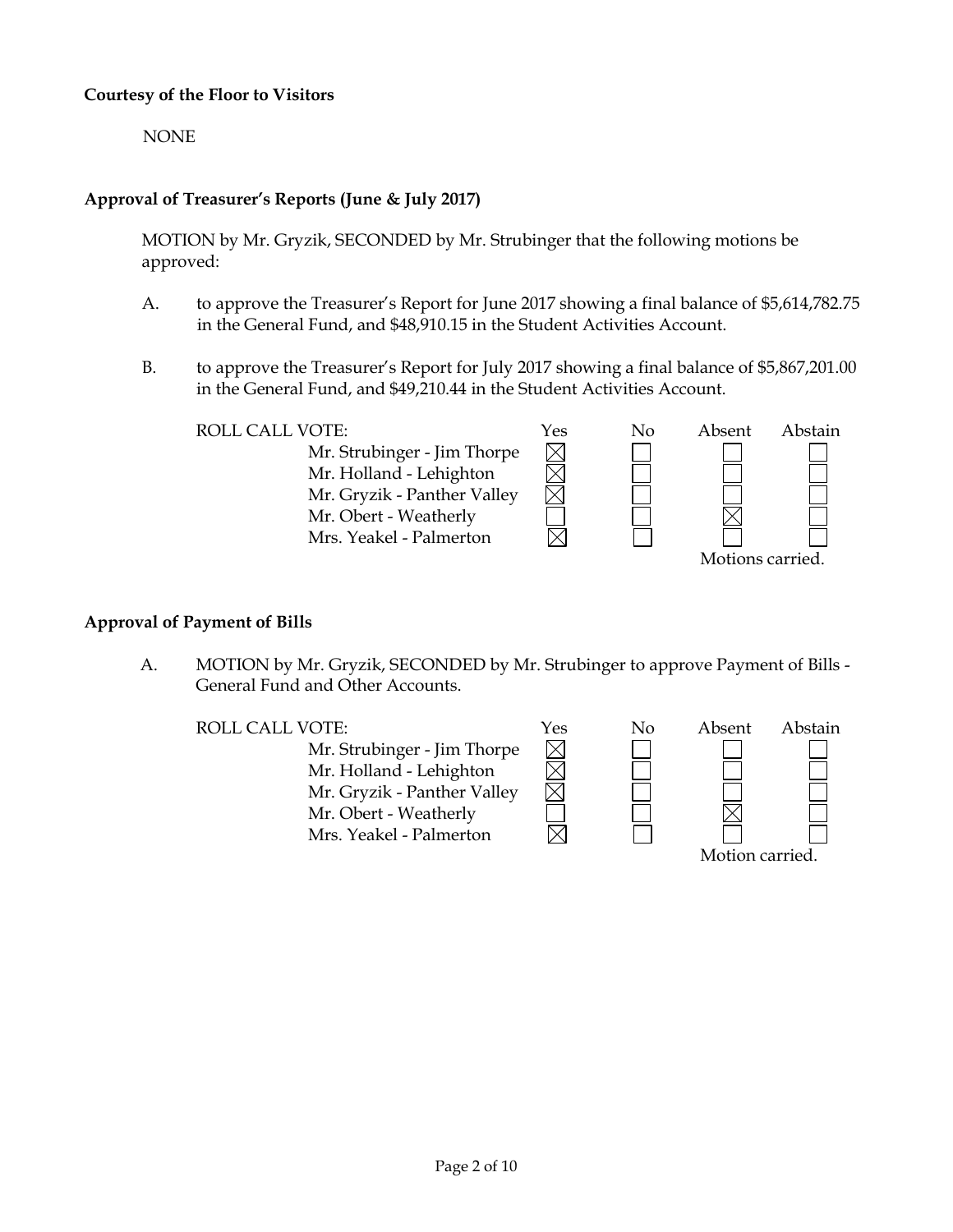### **Administrative Reports**

- A. Director's Report Mr. Dave Reinbold, Administrative Director
- B. Principal's Report Mr. Brent Borzak
	- a. SkillsUSA Mr. Borzak introduced Derbe Stroup (Palmerton ASD, Junior during the 2016-2017 school year). Derbe shared his experience as he attended and competed at the National level of SkillsUSA, coming home with a gold medal after placing first amongst a total of twenty-six students in his completion. He stated that the whole event was "mind blowing" and intends to work hard trying to again reach the National level of competition in his field. Derbe shared his gold medal as well as the following items he received through competing and winning:
		- A \$1,000 check and Acer tablet for reaching the National level of competition
		- For placing 1<sup>st</sup>, he received the following: \$4,000 check, machinist calculator, "Applied Math" book, "Machinist Handbook," 3-D mouse to accompany Mastercam CAD software, and Mastercam CAD book, "Metalworking Glossary of Terms," "CNC Programming Handbook," and "Machine Shop Trade Secrets" book.

 Derbe explained that all of these items would certainly be useful and of course at a huge cost savings to him throughout his career.

 Mr. Kuehner added that on top of the monetary and valuable tool items the students receive, they also are exposed to many businesses who partner with the competition making valuable contacts for their future. He stated that the opportunities available to these students are phenomenal.

All present congratulated Derbe on this fantastic accomplishment.

Mr. Borzak continued his report with the following:

- b. The administration has been preparing for the upcoming 2017-2018 school year. Starting the school year with over four hundred and fifty students! Student schedules are nearing completion and students are scheduled in all of their appropriate courses.
- c. New Student Orientation will take place August  $22<sup>nd</sup>$  at CCTI at 6 PM.
- d. In-Service schedule and activities have been prepared for August 23rd.
- e. First day for students is August  $24<sup>th</sup>$ , where all day meetings will take place for students.
- f. Annual back to school letter has been sent out to students.
- g. Dates have been set for all school wide activities and events that are scheduled for the new school year.
- h. September, school photo day, as well as Senior Information Night on September,  $27<sup>th</sup>$ are set in place.
- i. Looking forward to getting out into the districts in September to present to the freshman students.
- j. Eager to start the 2017-2018 school year and work toward our school wide goals of success.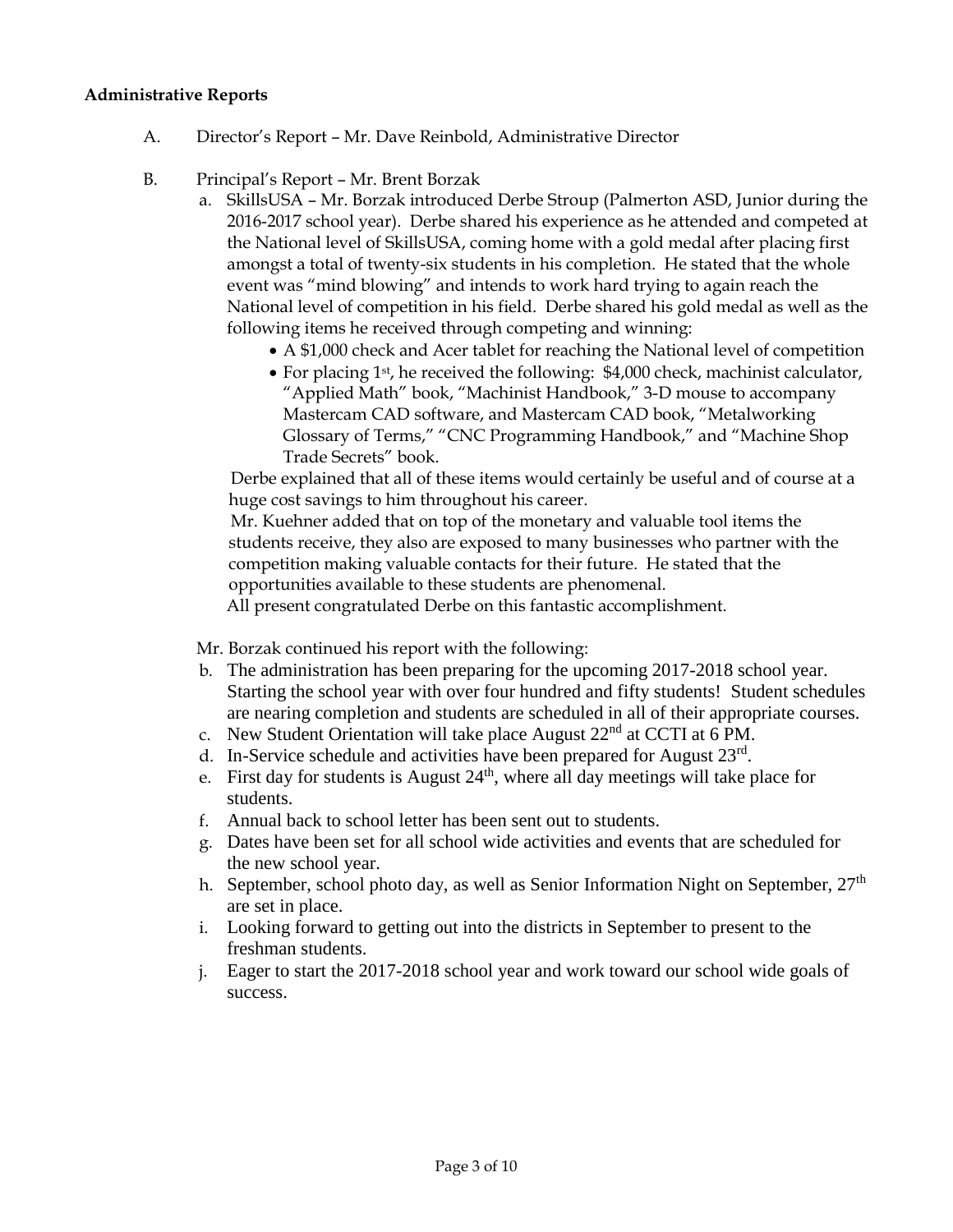- C. Buildings and Grounds Report Mr. Ken Walters, Supervisor of Buildings and Grounds
	- a. We've rounded the corner and can see that summer is now in our rear view mirror. My staff has worked unceasingly this summer to ensure Facility readiness would exceed expectations. I'd like to say it's because of their dedication and effort that our incoming students will have the same pride in their school as our upperclassmen. The facility is ready for the 24<sup>th</sup>.
- D. Business Administrator's Report Mr. Jeffry P. Deutsch, Business Administrator a. The 2016-2017 audit is ongoing and should be complete by October/November

### **Items of Business**

### *Personnel*

### **Facilitator of Special Education Appointed**

A. MOTION by Mr. Gryzik, SECONDED by Mr. Strubinger to appoint Elizabeth F. Porter Facilitator of Special Education for 115 scheduled days over a 12 month period, at a rate of \$350.00 per day, beginning August 19, 2017.

| <b>ROLL CALL VOTE:</b>      | Yes | No | Absent          | Abstain |  |
|-----------------------------|-----|----|-----------------|---------|--|
| Mr. Strubinger - Jim Thorpe |     |    |                 |         |  |
| Mr. Holland - Lehighton     |     |    |                 |         |  |
| Mr. Gryzik - Panther Valley |     |    |                 |         |  |
| Mr. Obert - Weatherly       |     |    |                 |         |  |
| Mrs. Yeakel - Palmerton     |     |    |                 |         |  |
|                             |     |    | Motion carried. |         |  |

#### **Substitutes Approved**

- B. MOTION by Mr. Strubinger, SECONDED by Mr. Gryzik that the below listed individuals be approved to substitute for the 2017-2018 school year at the established rates, as follows:
	- Alice Berger Chaperone/Volunteer
	- Richard Cannella Tutor, Part-Time Integrated Reading Instructor
	- Donald Flexer Teacher
	- Autumn Frey School Nurse, Health/Medical, Chaperone/Volunteer
	- William Gerhard Teacher, Instructional Aide
	- Colleen Gooch Teacher, Instructional Aide, Health Medical, School Nurse
	- John Gunsser Tutor, PT Integrated Math Instructor
	- Sara Hernandez Teacher, Instructional Aide, Tutor
	- Marlon Kohan Teacher, Instructional Aide, Tutor, Part-Time Integrated Math Instructor
	- Sandra Kohutka Clerical\*
	- Anthony Koval Teacher, Instructional Aide
	- Maura Makuta Teacher, Instructional Aide, Clerical\*, Tutor, Chaperone/Volunteer
	- Jo Anne Mitzen School Nurse (con't)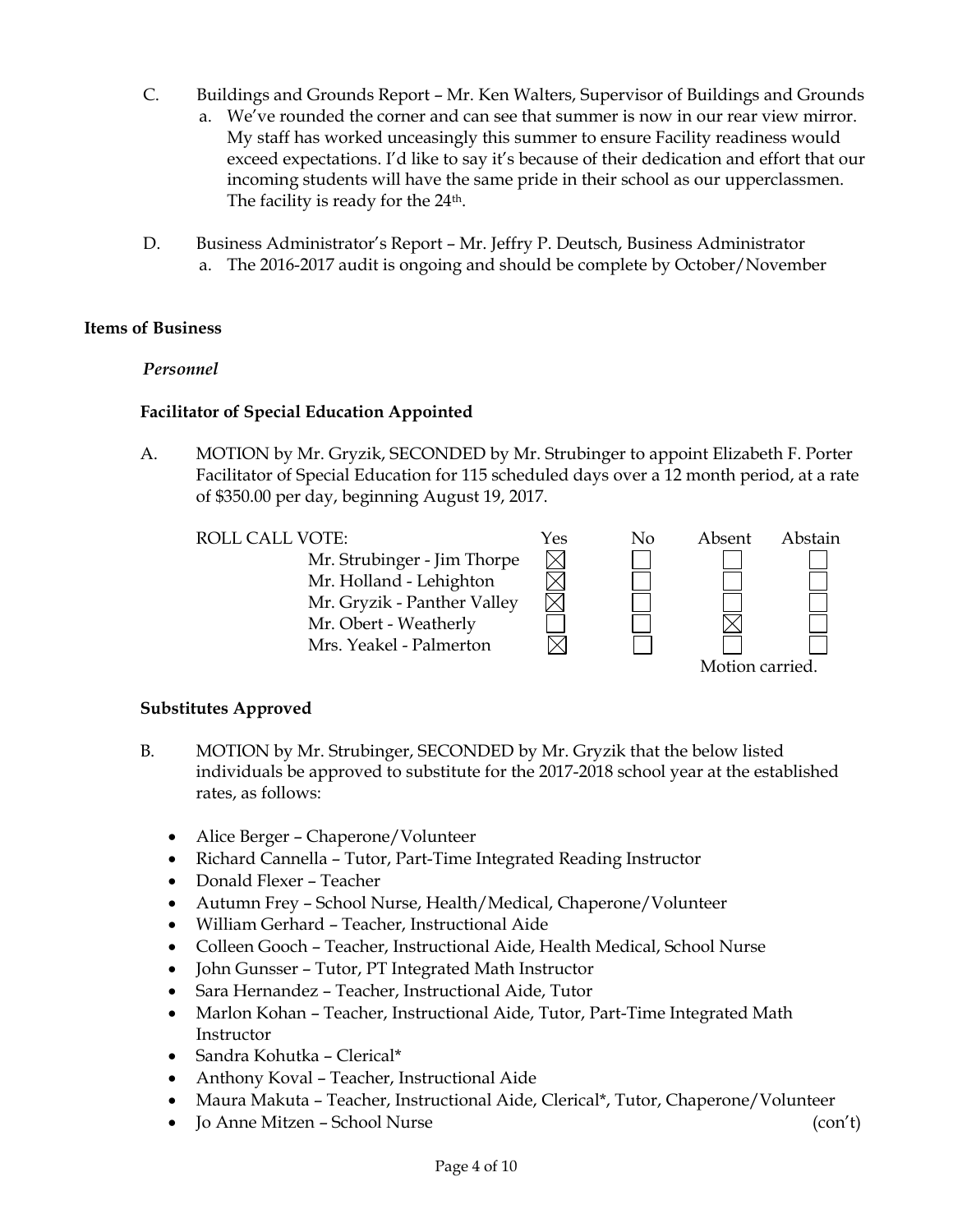- Heather Mullen Teacher, Instructional Aide, Clerical\*
- Jerald Neuman Teacher, Tutor, Part-Time Integrated Math Instructor
- Nikki Jo Nothstein School Nurse
- Leszek Pankowski Teacher, Instructional Aide
- Wilmer Redline Teacher, Instructional Aide
- Jeffrey Reed Teacher, Instructional Aide, Tutor, Part-Time Integrated Math Instructor, Chaperone/Volunteer
- Maritza Reinbold Clerical\*
- Marie Rosahac Teacher, Instructional Aide
- Elizabeth Schlecht Teacher, Instructional Aide, Chaperone/Volunteer
- Stephen Sosnowski Teacher, Instructional Aide
- William Stoudt Teacher, Instructional Aide
- Donna Valent Clerical\*
- Dennis Vavra Teacher, Instructional Aide, Tutor, Part-Time Integrated Reading Instructor
- Geri Vavra School Nurse, Clerical\*
- Sherry Yorgey Instructional Aide, Clerical\*

Note: \*Appointment through August 2018.

VOTE: YES - 4 NO - 0 ABSENT - 1 ABSTENTIONS - 0

Motion carried.

MOTION by Mr. Strubinger, SECONDED by Mr. Gryzik that the following motions be approved:

### **GED Examiner Approved**

C. that the following GED examiner be approved August 18, 2017 – June 30, 2018:

Heather Mullen

### **Adult Education Instructors Approved**

D. to approve the following individuals as Adult Education Instructors on an as needed basis, at a salary of \$21.00-\$25.00 per hour effective August 18, 2017 through August 2019:

> Jerry Harkness\* Kevin Kuehner Harold Resh

Note: \*Pending receipt of all mandated clearances.

### **Title IX and Section 504 Coordinator Appointed**

E. that Brent Borzak be appointed Title IX and Section 504 Coordinator for the Carbon Career & Technical Institute for the 2017-2018 school year.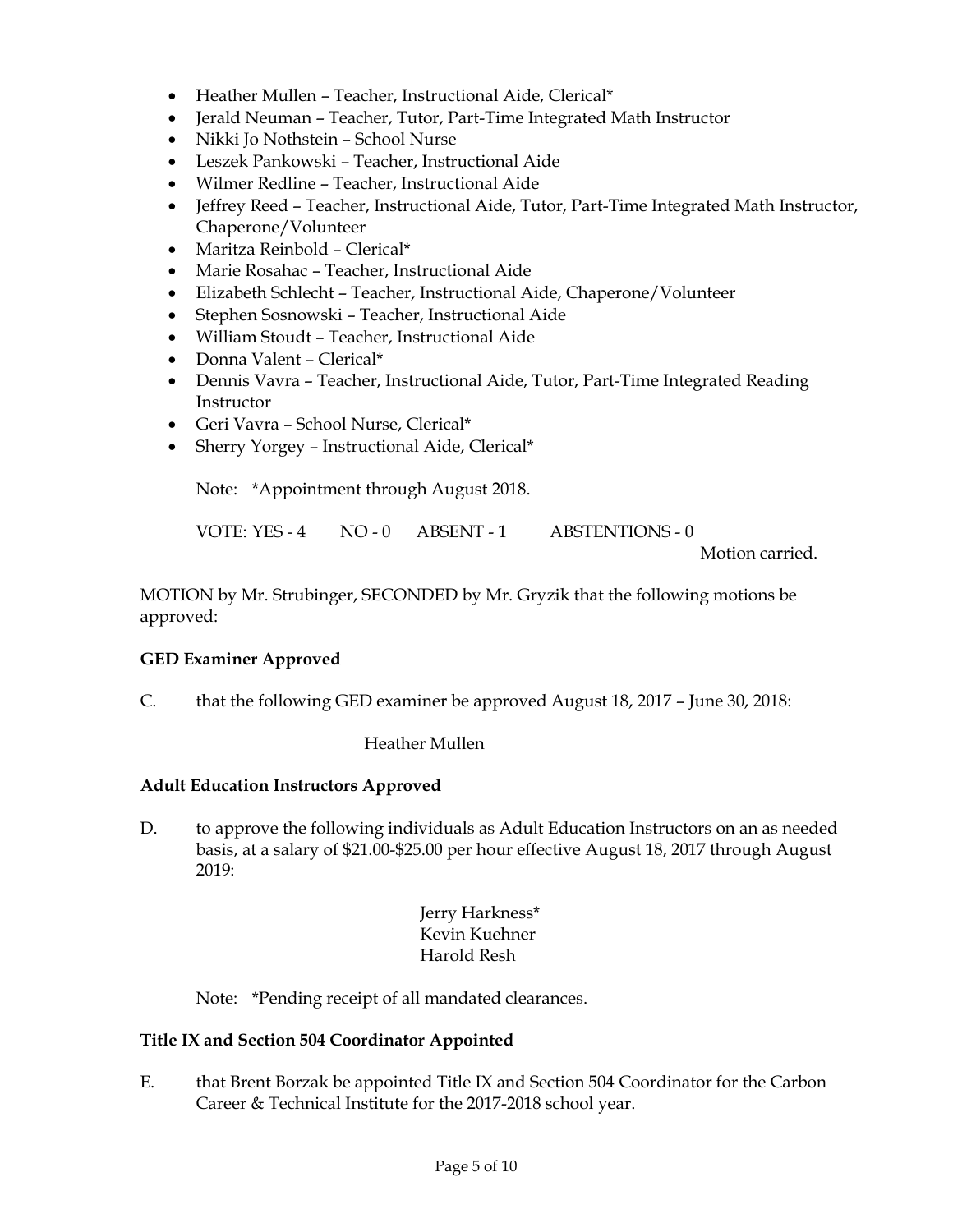# **Additional Work Days Approved**

F. that Maritza Reinbold be approved three (3) additional work days, prior to August 23, 2017 at her per diem rate to produce large format posters and signage throughout the building, produce large format posters for sending school high schools and middle schools, and to perform other graphic design duties to prepare for the school year as assigned by administration.

### **Letter of Resignation Accepted**

G. to accept the letter of resignation received from Anthony Koval, Building Substitute effective immediately, as presented.

### **Letter of Resignation Accepted**

H. to accept the letter of resignation received from Lisa Wargula, Enrollment Specialist for the GED Program effective immediately, as presented.

VOTE: YES - 4 NO - 0 ABSENT - 1 ABSTENTIONS - 0 Motions carried.

### **Attendance Officer Duties Assigned**

I. MOTION by Mr. Gryzik, SECONDED by Mr. Strubinger to assign Francis (Frank) L. DeMatto the duties of an attendance officer, in order to fulfill PA magisterial guidelines.

VOTE: YES - 4 NO - 0 ABSENT - 1 ABSTENTIONS - 0

Motion carried.

#### **Adult education Site Supervisor Appointed**

J. MOTION by Mr. Strubinger, SECONDED by Mr. Gryzik to appoint Francine Kluck Adult Education Site Supervisor and approve the Professional Service Agreement between Carbon Career & Technical Institute and Francine Kluck, Adult Education Site Supervisor, effective September 5, 2017 through September 4, 2018, as presented.

| <b>ROLL CALL VOTE:</b>                                 | Yes | No | Absent         | Abstain |
|--------------------------------------------------------|-----|----|----------------|---------|
| Mr. Strubinger - Jim Thorpe<br>Mr. Holland - Lehighton |     |    |                |         |
| Mr. Gryzik - Panther Valley                            |     |    |                |         |
| Mr. Obert - Weatherly                                  |     |    |                |         |
| Mrs. Yeakel - Palmerton                                |     |    |                |         |
|                                                        |     |    | Motion carried |         |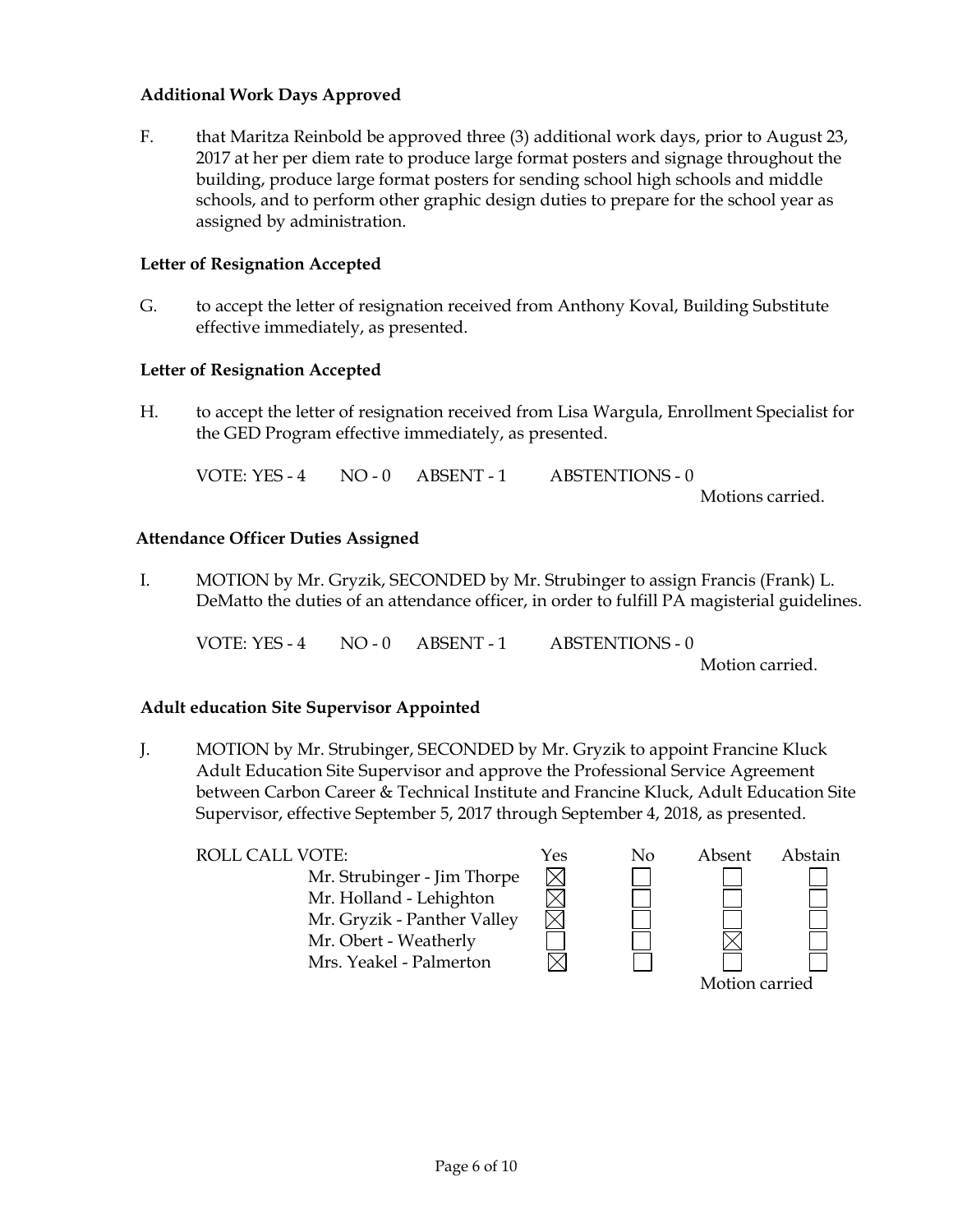# *Education*

### **Lehighton ASD Freshman Attendance**

- A. MOTION by Mr. Strubinger, SECONDED by Mr. Gryzik that the following be approved as they pertain to Lehighton Area School District (LASD) freshman attending CCTI beginning with the start of the 2017-2018 school year:
	- The following will apply to students who attend half-time in the a.m. session
	- If the freshman decides to attend CCTI full time their sophomore year, the student must take a Social Studies credit through credit recovery at LASD, before their sophomore year. If the student does not fulfill this requirement, the student cannot attend full time.
	- One credit of Science will be waived for CCTI's graduation requirement by CCTI for only LASD students who began as half-time freshmen for the 2017-2018 school year.

VOTE: YES - 4 NO - 0 ABSENT - 1 ABSTENTIONS - 0 Motion carried.

### **Field Trip Approved**

B. MOTION by Mr. Gryzik, SECONDED by Mr. Strubinger that Christopher Gallagher, Precision Machine Technology Instructional Aide chaperone seven (7) Precision Machine Technology students on a field trip to Lehigh Valley CareerLink for the Skilled Manufacturing Job Fair August 24, 2017 in Allentown, PA.

VOTE: YES - 4 NO - 0 ABSENT - 1 ABSTENTIONS - 0

#### Motion carried.

### *Budget & Finance*

MOTION by Mr. Strubinger, SECONDED by Mr. Gryzik that the following motions be approved:

### **Computer Purchase Approved**

A. to purchase twenty-four (24) Lenovo N23 11.6" Chromebooks, and Lenovo Warranty/Support and Google Chrome OS Management Console for each at a total cost of \$5,647.20.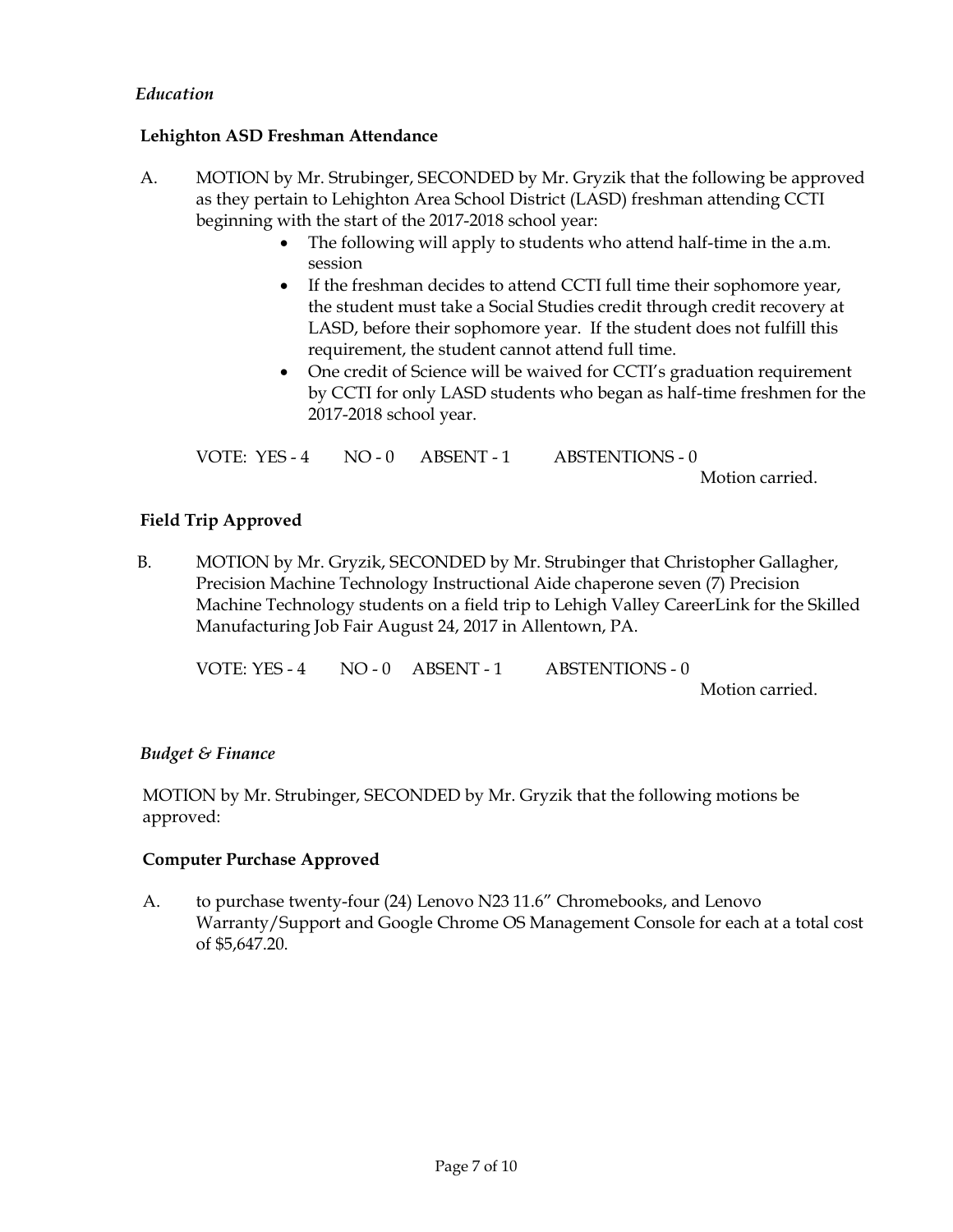# **Agreement Approved**

B. to enter into an agreement with Craig Moser, TH1RT3ENGRAPHICS, Annandale, NJ for Website Speed & SEO Updates and ADA Website Compliance at a cost of \$825, as presented

| <b>ROLL CALL VOTE:</b>      | Yes | No | Absent           | Abstain |
|-----------------------------|-----|----|------------------|---------|
| Mr. Strubinger - Jim Thorpe |     |    |                  |         |
| Mr. Holland - Lehighton     |     |    |                  |         |
| Mr. Gryzik - Panther Valley |     |    |                  |         |
| Mr. Obert - Weatherly       |     |    |                  |         |
| Mrs. Yeakel - Palmerton     |     |    |                  |         |
|                             |     |    | Motions carried. |         |

### *Buildings & Grounds*

NONE

### *Administrative*

MOTION by Mr. Gryzik, SECONDED by Mr. Strubinger that the following motions be approved:

### **Conference Attendance Approved**

A. that Nate Rinda, Director of Technology attend the PACTA (Pennsylvania Association of Career & Technical Administrators) 2017 Workshop for CTE Technology Coordinators, September 21 and 22, 2017 at the Nittany Lion Inn, State College, PA at a total cost of \$481.55 to cover registration, lodging, and mileage.

### **Conference Attendance Approved**

B. that Brent Borzak, Principal, Margaret Kalogerakis, Coordinator of School Improvement, and up to two (2) Teachers, Instructors, and/or Instructional Aides attend the Conference on Integrated Learning: The School-to-Career Connection Conference November 8-10, 2017 at the Penn Stater Conference Center Hotel, State College, PA at a total cost not to exceed \$2,327.00 to cover registration, lodging, meals and mileage.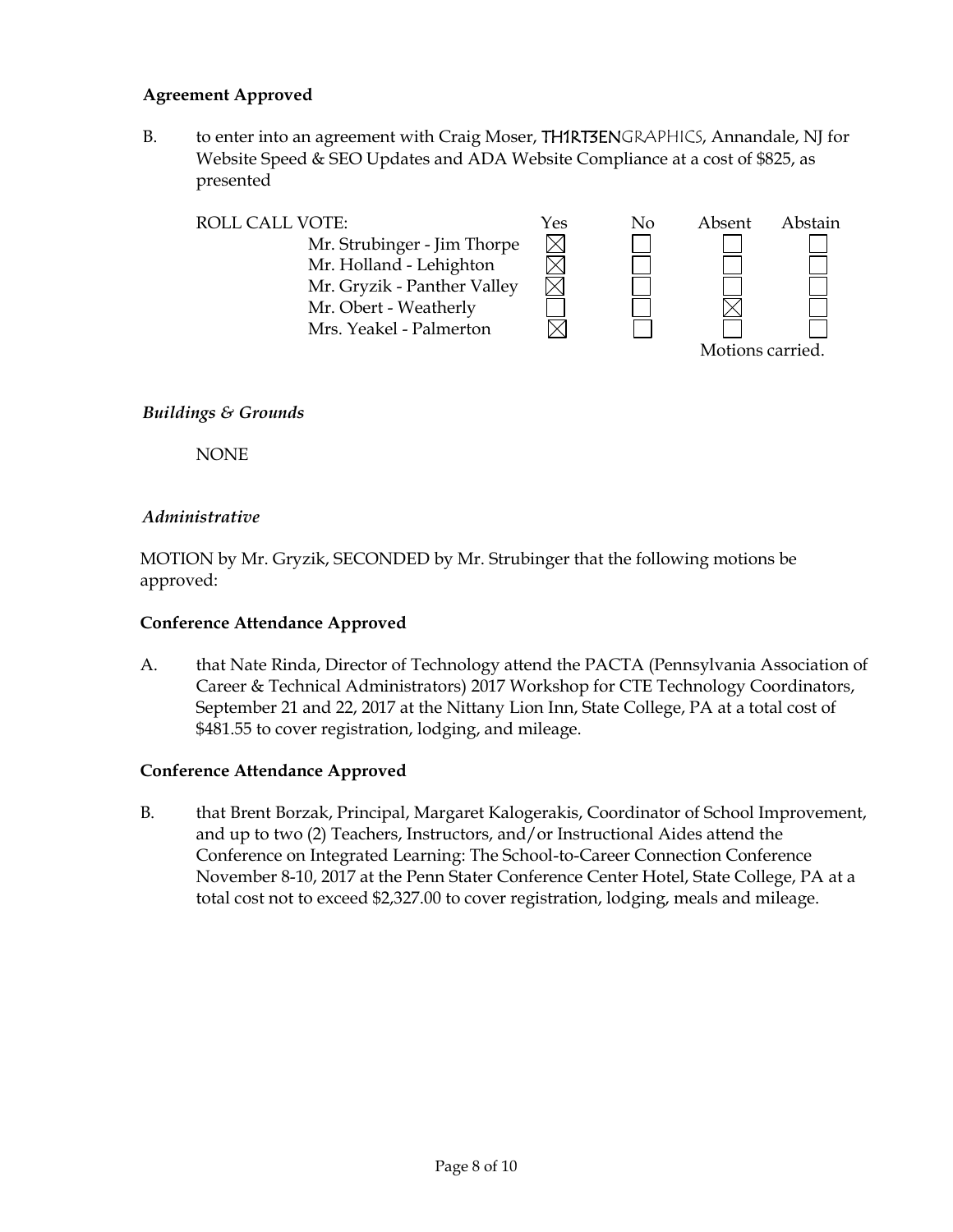#### **Conference Attendance Approved**

C. that Brent Borzak, Principal attend the PACTA (Pennsylvania Association of Career & Technical Administrators) Using the CTE Budgeting Process to Support Student Achievement Conference November 15, 2017 at reading Muhlenberg Career & Technology Center, Reading, PA at a total cost not to exceed \$335.00 to cover registration, meals and mileage.



**Reports**

### **Foundation Report Accepted**

A. MOTION by Mr. Strubinger SECONDED by Mr. Holland to accept the Carbon Career & Technical Institute Foundation Report, as presented.

Note: The balance in this account stands at \$2,220.43.

VOTE: YES - 4 NO - 0 ABSENT - 1 ABSTENTIONS - 0

Motion carried.

### **Administrative Reports**

A. MOTION by Mr. Strubinger, SECONDED by Mr. Holland to accept Administrative Reports from the following:

a. Mr. Brent Borzak, Principal

VOTE: YES - 4 NO - 0 ABSENT - 1 ABSTENTIONS - 0

Motion carried.

#### **Old Business**

NONE

#### **New and Miscellaneous Business**

NONE